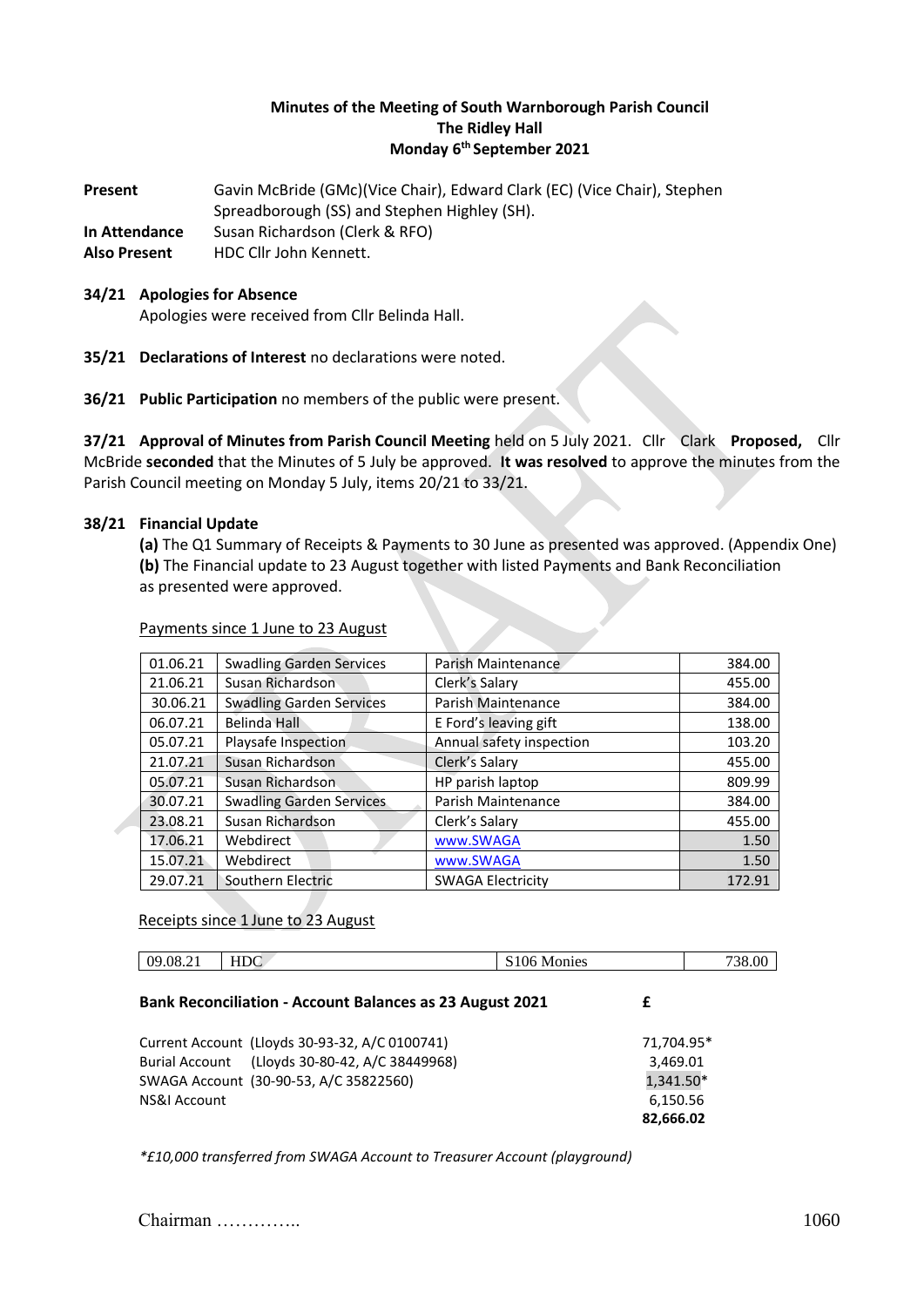## **39/21 To consider the following planning applications and/or appeals:**

 **(a) 21/02102/CA Lees Hill House, Lees Hill** fell Cupressus (G1) as in poor condition (brown on one side) obstructing the parking of cars and lifting the paving. Of no aesthetic value. **It was AGREED** to offer no objection.

**(b) 21/01941/CA Latymer House, Alton Road** to fell T1 Walnut which has several large cavities throughout the canopy and main stem, with signs of canker where the crown breaks. **It was AGREED** to offer no objection.

**(c) 21/02039/HOU Denver House, 4 Nash Meadows** for erection of a porch, single storey infill extension, first floor side extension alterations to roof and replacement of garage doors. Comments invited by 13 September. **It was AGREED to** offer no objection.

**(d) 21/02218/LDC Denver House, 4 Nash Meadows** for erection of a two-storey rear extension. Comments invited by 17 September. **It was AGREED** to contact HDC to ask if any application and/or support documents are yet available. **Post Meeting Note:** Wrongly identified, no action required by SWPC.

**(e) 20/03185/FUL Chosley Farm Bidden Road** for erection of Solar Photovoltaic Farm, with output capacity not to exceed 49MW of energy, with associated battery storage and supporting infrastructure including inverters and a transformer, fencing CCTV, installation and landscaping works. (HDC have now received amended plans of the above proposal.) Any additional comments, following amended plans, invited by 21 September. **It was AGREED** SH would circulate proposed wording to be approved by all Members ahead of submission date. **Post Meeting Note:** (Appendix Three).

**(f) APP/N1730/W/21/3273657 1 The Old Orchard, Nash Meadows** appeal following HDC's refusal of PA 21/00060/HOU to which the PC offered no objection. Comments are invited by 9 September.SH proposed that additional comment should be made by SWPC and to this end he will provide wording, to be approved by all Members, for submission to the Planning Inspector. **Post Meeting Note:** (Appendix Four).

### **40/21 Projects Update**

**(a) Playground** – The installation which was completed circa. 17 August has undergone an independent safety inspection by the PI Company Limited. Their report dated 18 August raised some 'low risk' safety concerns many of which have been addressed by the installer.

However, two pieces of equipment remain unsatisfactory for PC sign off; (a) Multi Play Junior which had 6 Findings reported including a broken/split slide and (b) Cable Runway which had 5 findings. Following the concerns raised the Cable Runway was decommissioned and remains so. **It was AGREED** that (a) the Clerk and EC would continue to press for an onsite meeting so that the problems can be resolved and (b) that the Installation Sign Off report would not be signed by the Clerk and no monies handed over until all Members are satisfied with the safety aspect of the equipment. (c) Eibe would be asked to provide the Risk Assessment for use of the play equipment as mentioned in the independent inspection report. **Post Meeting Note:** Meeting arranged for Thursday 30 September.

**IT WAS AGREED** that Larkstel Limited would be invited to quote to empty the 4 waste bins, on site, fortnightly. **Post Meeting Note:** Contract in place, £468 pa.

**IT WAS AGREED** to update the current signage to include site address, contact information for maintenance issues and emergency contact details.

**IT WAS AGREED** EC would make contact with the Gardening Society following receipt of the £738 S106 monies allocated to landscaping on site.

**(b) Village Gates** - Following receipt and circulation of the email from Kevin Hyde, Senior Traffic Engineer at HCC **it was AGREED** that an onsite meeting would be requested. Community Funding has been secured for the two gates on the entrance to the village along the Alton Road (B3349). An additional quotation will be obtained for the Lees Hill entrance although there is no available funding for this presently. Uniformity in design was agreed.

**(c) Bus Stop** - **It was AGREED** the Clerk would contact Externiture requesting a site meeting

Chairman ………….. 1061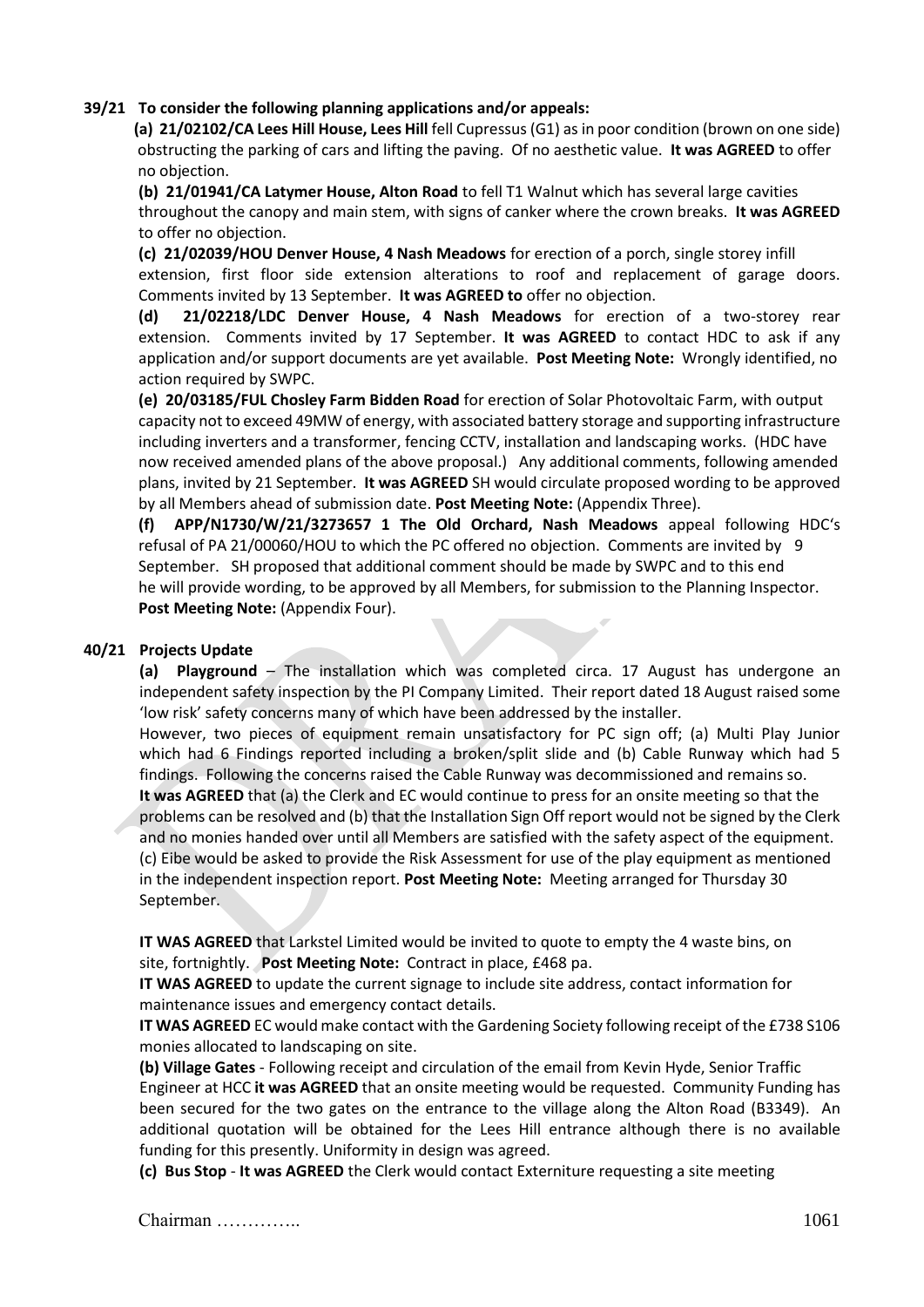to agree the installation of HCC's funded base for the bus shelter opposite the village shop on the Alton Road. The two quotes, for the bus shelter itself, will be revisited to accommodate any rises in material prices etc. **Post Meeting Note:** Meeting arranged for Wednesday 22 September.

## . **41/21 Ridley's Piece Update**

The Clerk met with Vivid's Neighbourhood Officer Tom Chuter, on 26 July, who confirmed that a works order had been raised to repair the potholes. The ongoing concerns regarding resident parking, lighting etc. have all been raised with the appropriate departments Vivid Homes (as the landowners/landlords) and Tom Chuter will continue to update and liaise with the RP's residents.

- **42/21 Defibrillator It was AGREED** to purchase a replacement adult pads/battery as the current one expired in January of 2021. The cost is circa. £100. The location of the defibrillator has been advertised within the Parish Magazine as noted at the last PC meeting. **Post Meeting Note:** A proforma invoice has been raised for new pads/battery.
- **43/21 Lengthsman** A SW resident has asked if some additional stones could be laid on public footpath steps at Lees Hill leading to Gaston Lane (behind the large hedge). Over the years they have become quite sparse in places. EC suggested that the unused stones at the SWAGA be utilised asking the Lengthsman to collect and redistribute. GM will check if they are suitable and report back. No additional works for the Lengthsman were identified, currently SWPC holds 55.5 hours of lengthsman hours to be used.

## **44/21 District Councillor's Report**

Hart DC Kennett reported on Hart DC planning matters:-

- Stephanie Baker has been appointed at Head of Planning replacing Emma Whittaker.
- Cholsey Farm solar farm application wasn't listed for September planning meeting so, October now likely. The proposal has been reduced by circa. 10%.

#### **County Councillor's Report**

HCC Cllr Jonathan Glen provided an emailed report which had been circulated to all members prior to the meeting (Appendix Two).

#### **45/21 To confirm date and location of next meeting**

The next meeting will be held on Monday, 15 November 2021 @ 7.30 p.m. in Ridley's Hall.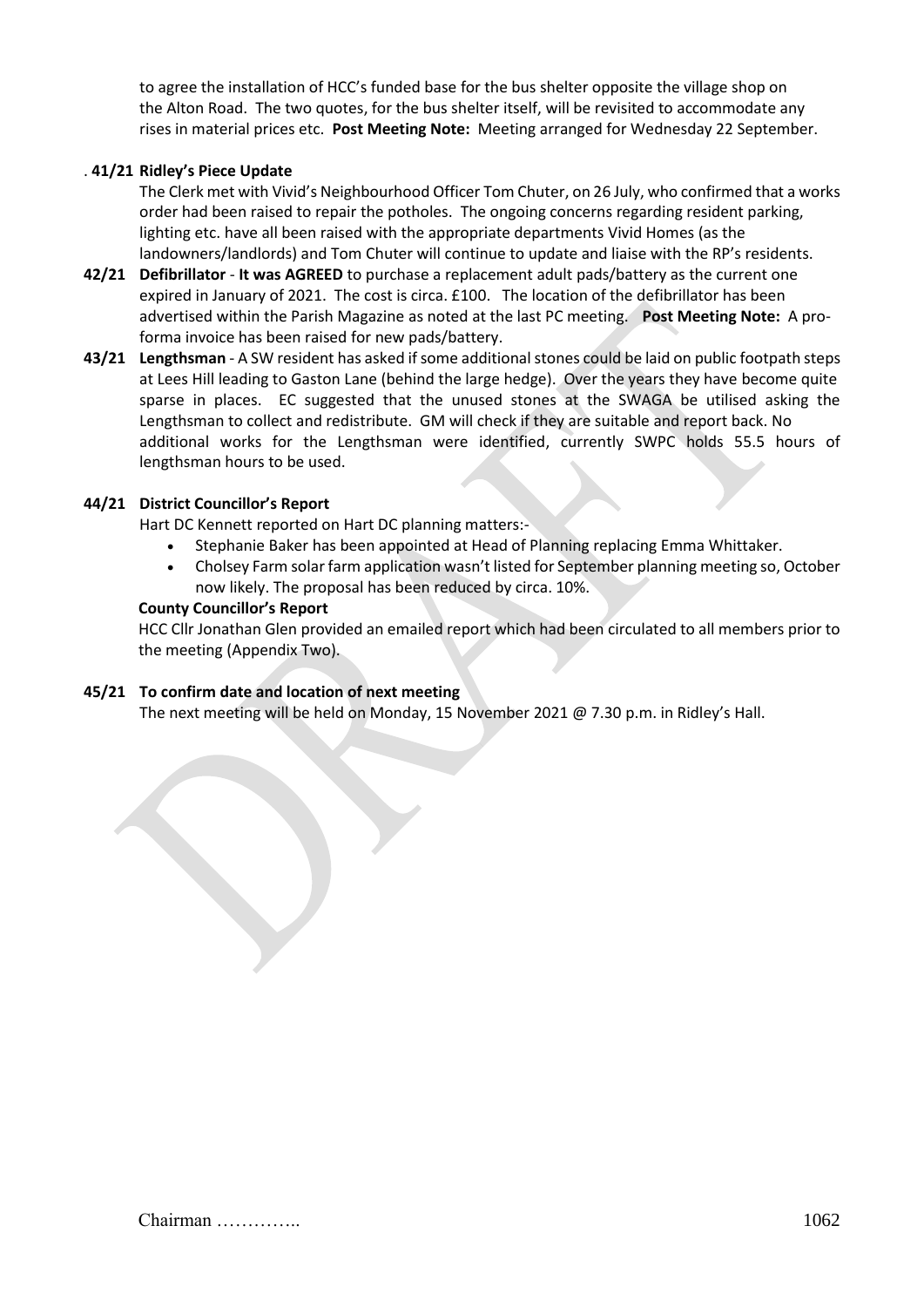|               |               | SOUTH WARNBOROUGH PARISH COUNCIL              |                   |                                |       |           |
|---------------|---------------|-----------------------------------------------|-------------------|--------------------------------|-------|-----------|
|               |               | <b>SUMMARY RECEIPTS &amp; PAYMENT ACCOUNT</b> |                   |                                |       |           |
|               |               |                                               |                   |                                |       |           |
| Annual        | Actual-v-     | <b>1st QUARTER ENDED 30 JUNE 2021</b>         |                   |                                |       |           |
| <b>Budget</b> |               |                                               |                   | Figures shown exclusive of VAT |       |           |
|               | <b>Budget</b> | <b>RECEIPTS</b>                               |                   | £                              |       | £         |
|               |               |                                               |                   |                                |       |           |
| 30,418.00     | 100%          | Precept (1st instalment)                      |                   | 30,418.00                      |       |           |
| 25.00         | 0%            | <b>Bank Interest</b>                          |                   |                                |       |           |
| 7,000.00      | 8%            | Other                                         |                   |                                |       |           |
| 250.00        | #REF!         | <b>VAT</b>                                    |                   | 532.85                         |       |           |
| 37,693.00     |               | <b>TOTAL RECEIPTS</b>                         |                   |                                |       | 30,950.85 |
|               |               | <b>PAYMENTS</b>                               |                   |                                |       |           |
|               |               |                                               |                   |                                |       |           |
| 6,006.00      | 28%           | Net Salaries & Allowances (Apr-June 0)        |                   | 1,701.00                       |       |           |
| 400.00        | 18%           | Clerk's Expenses Net VAT (1st Quarter)        |                   | 70.18                          |       |           |
| 100.00        | 3%            | Administration                                |                   | 3.00                           |       |           |
| 125.00        | $0\%$         | Chairman's Allowance                          |                   |                                |       |           |
| 22,000.00     | 0%            | Projects (Playground & Village Gates)         |                   |                                |       |           |
| 800.00        | 135%          | Insurance Premium                             |                   | 1,079.10                       |       |           |
| 1,000.00      | 0%            | Grants & Donations: (Fete Donation)           |                   |                                |       |           |
| 250.00        | 0%            | S137                                          |                   | $\overline{\phantom{a}}$       |       |           |
| 250.00        | 0%            | Training                                      |                   |                                |       |           |
| 125.00        | $0\%$         | <b>Hall Hire</b>                              |                   |                                |       |           |
|               | 40%           | <b>Audit Fees</b>                             |                   | 200.00                         |       |           |
| 500.00        |               |                                               |                   |                                |       |           |
| 400.00        | 71%           | Subscriptions                                 |                   | 285.32                         |       |           |
| 300.00        | $0\%$         | Website                                       |                   | Ξ                              |       |           |
| 3,800.00      | 21%           | <b>Grounds Maintenance</b>                    |                   | 792.00                         |       |           |
| 1,575.00      | 25%           | Playground & SWAGA Costs                      |                   | 401.18                         |       |           |
| 800.00        | 25%           | Miscellaneous                                 |                   | 199.99                         |       |           |
| 250.00        | 3%            | V.A.T.                                        |                   | 7.55                           |       |           |
| 38,681.00     |               |                                               |                   |                                |       |           |
|               |               | <b>TOTAL PAYMENTS</b>                         |                   |                                |       | 4,739.32  |
|               |               |                                               |                   |                                |       |           |
|               |               |                                               |                   |                                |       |           |
|               |               |                                               |                   |                                |       |           |
|               |               | BALANCE BROUGHT FORWARD on 01/04/21           |                   |                                |       | 58,621.59 |
|               |               | <b>ADD</b> Total Receipts (as above)          |                   |                                |       | 30,950.85 |
|               |               |                                               |                   |                                |       |           |
|               |               | LESS Total payments (as above)                |                   |                                |       | 4,739.32  |
|               |               | <b>Balance Carried forward 30/06/21</b>       |                   |                                |       | 84,833.12 |
|               |               |                                               |                   |                                |       |           |
|               |               |                                               |                   |                                |       |           |
|               |               | These cumulative funds are represented by:    |                   |                                |       |           |
|               |               |                                               |                   |                                |       |           |
|               |               | Current Account (per bank statement)          |                   | 63,696.14                      |       |           |
|               |               | Burial Account (per bank statement)           |                   | 3,469.01                       |       |           |
|               |               | NS&I Account (per bank statement)             |                   | 6,150.56                       |       |           |
|               |               | SWAGA A/C (per bank statement)                |                   | 11,517.41                      |       |           |
|               |               |                                               | Less: Cheques o/s |                                |       |           |
|               |               |                                               |                   |                                |       | 84,833.12 |
|               |               |                                               |                   |                                |       |           |
|               |               |                                               |                   |                                |       |           |
|               |               |                                               |                   |                                |       |           |
| Signed:       |               |                                               |                   |                                |       |           |
|               |               | Clerk, RFO South Warnborough Parish Council   |                   |                                | Date: | 06.09.21  |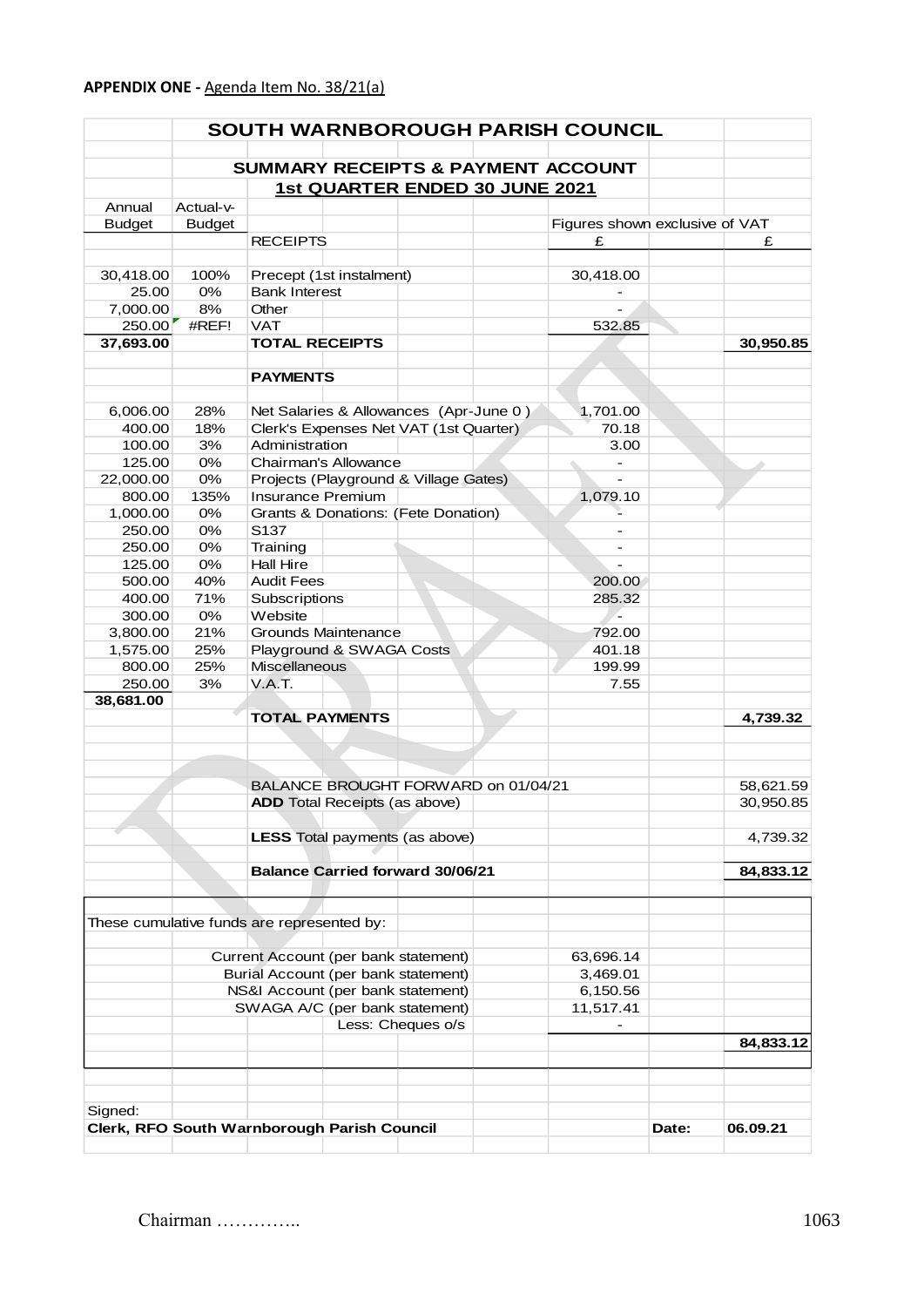#### **APPENDIX TWO** - Agenda Item 44/21

#### **Report from County Councillor Jonathan Glen**

I hope everyone had some sort of summer break, and enjoyed watching the fantastic performances of our athletes at the Tokyo Olympics as much as I did. Now it's September we're all back to school and work. The elephant in the room this month, of course, is the debate about Shapley Heath New Town. I have had many phones calls and emails regarding the proposed development on our doorstep but I need more! Hart District Council (HDC) has now launched a communities survey on its plans to build up to 10,000 new houses at Shapley Heath, which is now the name for the woodland and fields separating Hook, Hartley Wintney, Winchfield and Fleet-- pretty much all our neighbouring villages.

The survey as it stands fails to ask any questions for or against this development of our rural setting, basically presenting the proposal as a fait-accompli.

I believe we have a right to express our opinion about this. The survey locates the development at Shapley Heath, but explores NO alternatives for meeting future housing demand, and asks NO questions about whether residents want Shapley Heath to go ahead. No use asking us how many parking spaces we would like if we don't want the houses at all! Just think…10,000 houses will produce a minimum of 20,000 transport movements in the morning rush hour, and a further 20,000 vehicles trying to get home at 5pm. Ever queued to get on the M3 through Hook? We will all have to add an extra hour to our commuting times. Not to mention the added pressure on our local services, shops, and medical practices.

This super-sized urban extension will merge Fleet with Hartley Wintney, Winchfield and Hook. It will have a devastating impact on our local infrastructure and will deprive surrounding towns and villages of much-needed investment.

This year, HDC plans to spend a further £279,000 of OUR money on this unpopular development. There is insufficient government funding to support this project, in addition to the District Council already having a budgeted deficit of £381,000.

If you are as concerned as I am, please share your thoughts with me by emailing me on [jonathan.glen@hants.gov.uk](mailto:jonathan.glen@hants.gov.uk) and giving

me permission to send on your responses directly.

On a more global note, I'd like to update you on what Hampshire County Council (HCC) is doing to address the climate change challenge. HCC has recognized the severity of climate change and the urgent need for action at home. We have declared a climate emergency and set two targets. The first, is to be Carbon Neutral by 2050; the second is to be resilient to the impacts of a two-degree temperature rise. The Hampshire Climate Change Strategy and Action Plan includes key programmes on transport, energy, residential emissions, and the green economy.

More information on what we are doing and how to calculate your own carbon footprint can be found at: [https://www.hants.gov.uk/landplanningandenvironment/environment/climatechange.](https://www.hants.gov.uk/landplanningandenvironment/environment/climatechange)

In addition, HCC also now has a **Pollinator Strategy** and is working closely with Parish Councils on the Pollinator Pledge Project. Did you know there are around 1500 species of insect pollinators in the UK? They are vital to growing much of our crops and for plants to flourish in our fields and gardens. Unfortunately, they are facing a number of threats meaning populations are in decline.

We're looking for local communities to pledge to help enhance their local environment for pollinators and raise awareness of how important they are. Simple actions such as not cutting your grass verges could make a big difference to the pollinators in your area.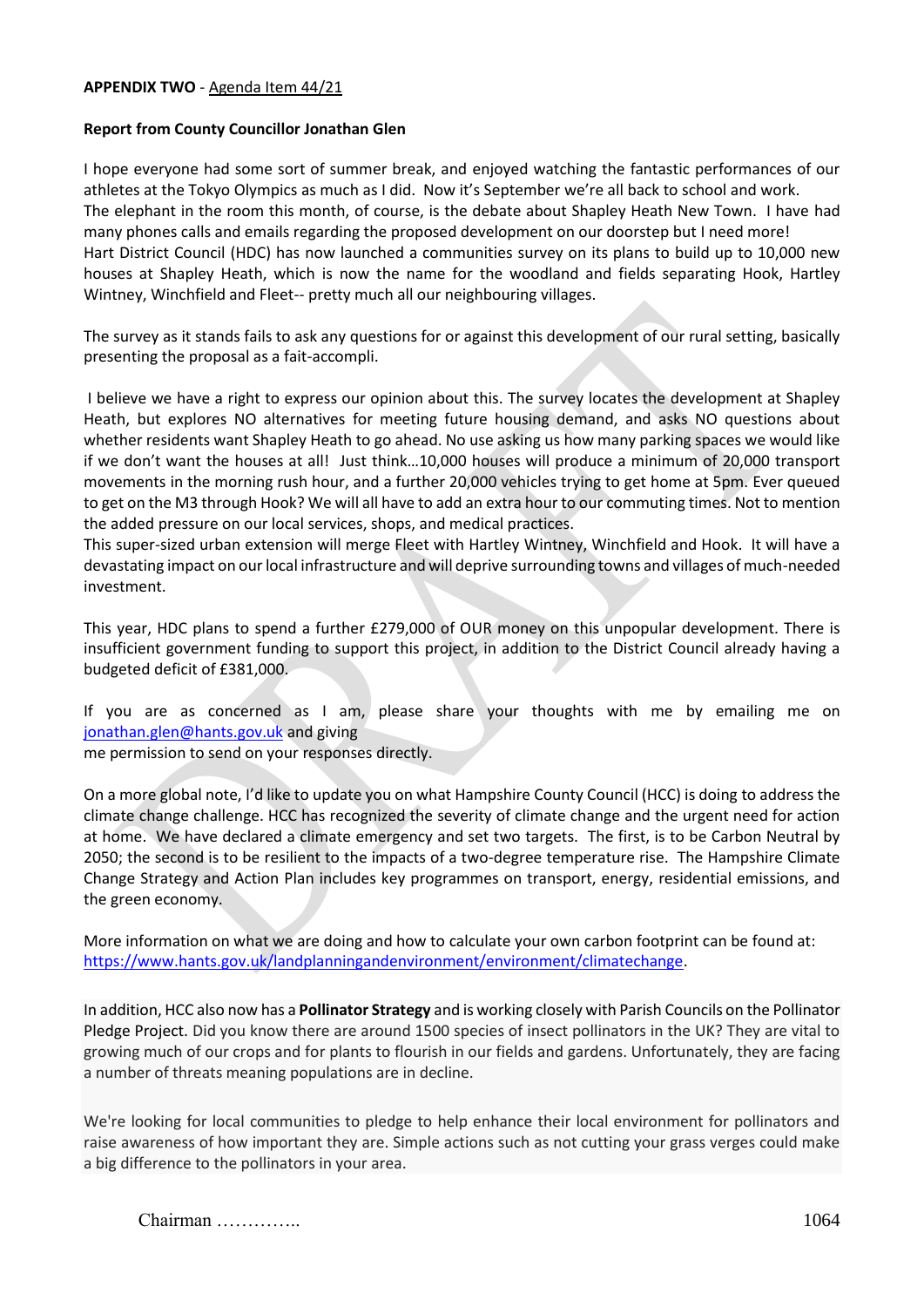Further details are available o[n https://www.hants.gov.uk/community/parish-pages/parish-pollinator.](https://www.hants.gov.uk/community/parish-pages/parish-pollinator)

We are also keen to help residents who elect to drive Electric Vehicles (EVs) as an alternative to traditional petrol and diesel cars. Trials are already underway of publicly available EV charge points for on-street locations to improve the EV network across Hampshire.

We'd like to hear your views, so please take a few minutes to complete our survey on [https://forms.office.com/Pages/ResponsePage.aspx.](https://forms.office.com/Pages/ResponsePage.aspx)

More information about our work on electric vehicles as part of our strategy to tackle climate change can also be found at [https://www.hants.gov.uk/transport/electric-vehicles.](https://www.hants.gov.uk/transport/electric-vehicles)

## **APPENDIX THREE** - Agenda Item 39/21(e)

**South Warnborough Parish Council OBJECT to 20/03185/FUL Chosley Farm Bidden Road's amended plans**  the for erection of Solar Photovoltaic Farm, with output capacity not to exceed 49MW of energy, with associated battery storage and supporting infrastructure including inverters and a transformer, fencing CCTV, installation and landscaping works. (HDC have now received amended plans of the above proposal.

South Warnborough Parish Council having discussed the amended plans at its meeting on Monday 7th September 2021 agreeing to submit additional representation in the form of an objection. It does not feel that the amended plans go anywhere near to addressing major concerns raise.

Hart District Councils planning officer requested that any future design and layout of the development should demonstrate how any adverse landscape and visual impacts have been minimised through minimising the quantum and massing of built form, careful siting and any necessary mitigating.

The revised LVIA by Weddle Landscape Design outlines their opinion on the impact of the proposed scheme with proposals to mitigate the adverse aspects of the proposed plan. However, in SWPCs opinion, the proposed mitigation appears inadequate in addressing the following planning policy requirements:

HLP32 Policy NBE2 Landscape - development must respect and wherever possible enhance the special characteristics, value or visual amenity of the District's landscapes. This should be done with reference to the HDLCA (a), visual amenity and scenic quality of the landscape (b) and other identified criteria.

ONWNP Policy 12(ii-iii) - development should not adversely affect the distinctive character of open landscapes or harm public views or vistas. PRoW should be protected and/or enhanced.

#### **Additionally, SWPC comment that;**

1. Page 44 of the revised Landscape and Visual Impact Assessment Report (submitted 27 August 2021) prepared by Weddle states that The Introduction of the solar arrays on arable farmland would have an adverse landscape effect, although this would be restricted to the site and small number of receptors.

The Parish Council agrees that 95.47 hectares of solar panels will have an adverse impact and is therefore in direct conflict with policies NBE2 and ONWNP Policy 12. Due to the dominant scale and its consequent visual impact, however it does not agree that this will be restricted to a small number of receptors or that the planting of grassland beneath the solar panels, where it may struggle to grow in the shade, would mitigate the significant adverse impact of the development. The report identifies 19 areas of adverse impact. Furthermore the LVIA review completed on behalf of Hart District Council by LDA design considers impacts to character, particularly to those of the Site which are concluded to be neutral for year 0 and negligible beneficial for year 15 (Appendix 4) are considered to be underestimated.

2. In addition, page 46/47 of the revised LVIA (submitted 27 August 2021) regarding the views of motorists on the B3349 Alton road admits the screening required will change the character of the road and reduce the perceived openness. Openness is a key aspect of the landscape character. Additionally, it also concludes that